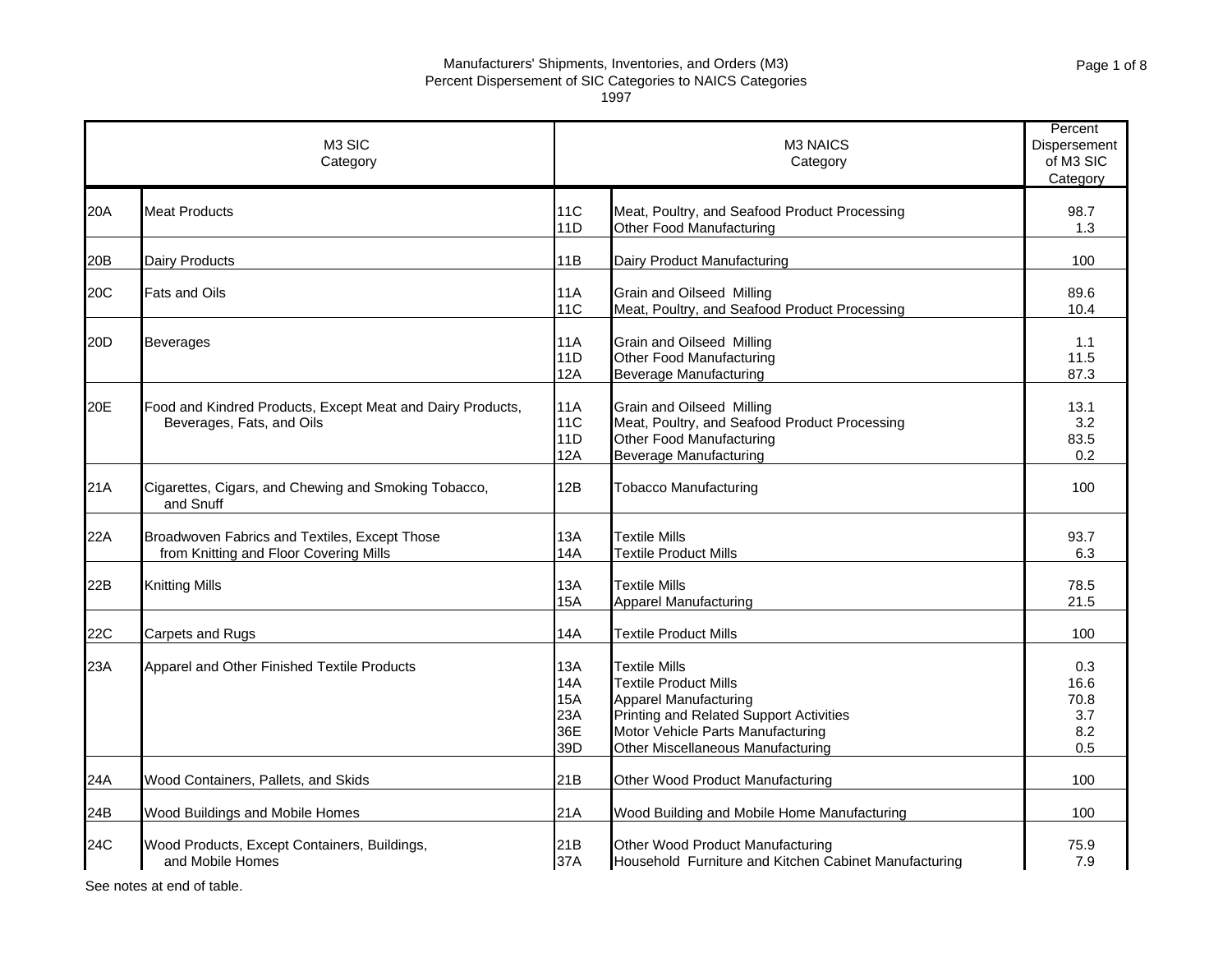|                    |                                                                                           |                                 | 1997                                                                                                                                                                                                                                             |                                   |
|--------------------|-------------------------------------------------------------------------------------------|---------------------------------|--------------------------------------------------------------------------------------------------------------------------------------------------------------------------------------------------------------------------------------------------|-----------------------------------|
| M3 SIC<br>Category |                                                                                           |                                 | M3 NAICS<br>Category                                                                                                                                                                                                                             |                                   |
|                    |                                                                                           | 37B<br>39D<br><b>OUT</b>        | Office Furniture and Institutional Furniture Manufacturing<br>Other Miscellaneous Manufacturing                                                                                                                                                  | Category<br>0.5<br>1.3<br>14.4    |
| 25A                | <b>Household Furniture</b>                                                                | 37A<br>37B<br>37C               | Household Furniture and Kitchen Cabinet Manufacturing<br>Office Furniture and Institutional Furniture Manufacturing<br>Other Furniture Related Product Manufacturing                                                                             | 79.3<br>5.7<br>15                 |
| 25B                | Furniture, Except Household                                                               | 36E<br>37B<br>37C<br>39A<br>39C | Motor Vehicle Parts Manufacturing<br>Office Furniture and Institutional Furniture Manufacturing<br>Other Furniture Related Product Manufacturing<br>Medical Equipment and Supplies Manufacturing<br>Office Supplies (except Paper) Manufacturing | 16.5<br>74.6<br>6.8<br>1.9<br>0.2 |
| 26A                | Pulp, Paper, and Paperboard Mill Products                                                 | 22A                             | Pulp, Paper, and Paperboard Mills                                                                                                                                                                                                                | 100                               |
| 26B                | Paperboard Containers and Boxes                                                           | 22B                             | Paperboard Container Manufacturing                                                                                                                                                                                                               | 100                               |
| 26C                | Miscellaneous Converted Paper Products                                                    | 22A<br>22B<br><b>22C</b><br>26B | Pulp, Paper, and Paperboard Mills<br>Paperboard Container Manufacturing<br>Other Paper Manufacturing<br>Other Plastics and Rubber Product Manufacturing                                                                                          | 17<br>1<br>64.4<br>17.7           |
| 27A                | Newspapers, Periodicals, and Books                                                        | 23A<br><b>OUT</b>               | Printing and Related Support Activities                                                                                                                                                                                                          | 5.5<br>94.5                       |
| 27B                | Publishing and Printing Products, Except Newspapers,<br><b>Periodicals and Books</b>      | 23A<br>OUT                      | Printing and Related Support Activities                                                                                                                                                                                                          | 80.6<br>19.4                      |
| 28A                | Chemical Products, Except Paints, Drugs, Soaps, Toiletries,<br>and Agricultrual Chemicals | 11D<br>25C<br>25D<br>31B        | Other Food Manufacturing<br>Paint, Coating, and Adhesive Manufacturing<br>Other Chemical Manufacturing<br>Alumina, Aluminum, and Nonferrous<br>Metal Production and Processing                                                                   | 0.3<br>3.7<br>95.3<br>0.7         |
| 28B                | <b>Paints and Related Products</b>                                                        | 25C<br>25D                      | Paint, Coating, and Adhesive Manufacturing<br><b>Other Chemical Manufacturing</b>                                                                                                                                                                | 83.6<br>16.4                      |
| <b>28C</b>         | Drugs, Soaps, and Toiletries                                                              | 25B<br>25D                      | Pharmaceutical and Medicine Manufacturing<br><b>Other Chemical Manufacturing</b>                                                                                                                                                                 | 61.9<br>38.1                      |
| 28D                | <b>Agricultural Chemicals</b>                                                             | 25A                             | Pesticide, Fertilizer, and Other Agricultural                                                                                                                                                                                                    | 100                               |

See notes at end of table.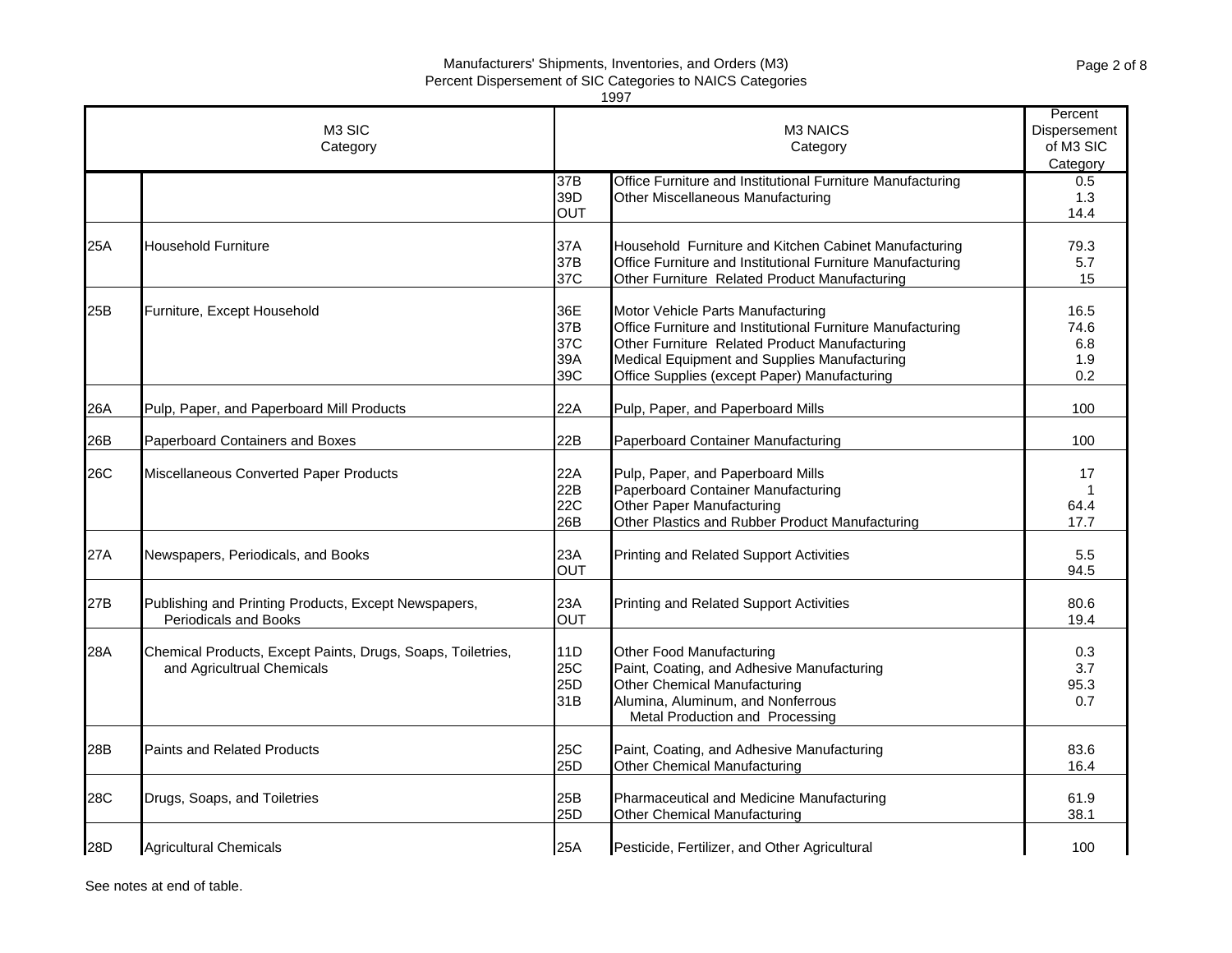|                 |                                                                                            |                                               | 1997                                                                                                                                                                                                                                                           |                                                  |
|-----------------|--------------------------------------------------------------------------------------------|-----------------------------------------------|----------------------------------------------------------------------------------------------------------------------------------------------------------------------------------------------------------------------------------------------------------------|--------------------------------------------------|
|                 | M <sub>3</sub> SIC<br>Category                                                             |                                               | M <sub>3</sub> NAICS<br>Category                                                                                                                                                                                                                               | Percent<br>Dispersement<br>of M3 SIC<br>Category |
|                 |                                                                                            |                                               | <b>Chemical Manufacturing</b>                                                                                                                                                                                                                                  |                                                  |
| 29A             | Asphalt Paving and Roofing Materials                                                       | 24B                                           | Asphalt Paving, Roofing, and Saturated<br>Materials Manufacturing                                                                                                                                                                                              | 100                                              |
| 29B             | Petroleum Refining, Except Paving and Roofing Materials                                    | 24A<br>24C                                    | <b>Petroleum Refineries</b><br>Other Petroleum and Coal Products Manufacturing                                                                                                                                                                                 | 95.6<br>4.4                                      |
| 30A             | <b>Tires and Tubes</b>                                                                     | 26A                                           | Tire Manufacturing                                                                                                                                                                                                                                             | 100                                              |
| 30 <sub>B</sub> | Rubber and Plastics Footwear, Hose, Belting, Gaskets,<br>and Other Rubber Products, n.e.c. | <b>13A</b><br>15A<br>16A<br>26B<br>39B<br>39D | <b>Textile Mills</b><br><b>Apparel Manufacturing</b><br>Leather & Allied Product Manufacturing<br>Other Plastics and Rubber Product Manufacturing<br>Sporting Goods, Doll, Toy, and Game Manufacturing<br>Other Miscellaneous Manufacturing                    | 1.3<br>0.3<br>3.9<br>71.6<br>0.5<br>22.4         |
| 30C             | Miscellaneous Plastics Products, n.e.c.                                                    | 25D<br>26B                                    | <b>Other Chemical Manufacturing</b><br>Other Plastics and Rubber Product Manufacturing                                                                                                                                                                         | 6.5<br>93.5                                      |
| 31A             | Leather Tanning and Finishing, and Footwear Cut Stock                                      | 16A<br>21B<br>39D                             | Leather & Allied Product Manufacturing<br>Other Wood Product Manufacturing<br>Other Miscellaneous Manufacturing                                                                                                                                                | 97.4<br>1.9<br>0.7                               |
| 31B             | Leather Products, Except Tanning, Finishing<br>and Footwear Cut Stock                      | <b>15A</b><br>16A                             | <b>Apparel Manufacturing</b><br>Leather & Allied Product Manufacturing                                                                                                                                                                                         | 3.7<br>96.3                                      |
| 32A             | <b>Glass Containers</b>                                                                    | 27A                                           | Nonmetallic Mineral Product Manufacturing                                                                                                                                                                                                                      | 100                                              |
| 32B             | Kitchen Articles and Pottery                                                               | 27A                                           | Nonmetallic Mineral Product Manufacturing                                                                                                                                                                                                                      | 100                                              |
| 32C             | Stone, Clay, and Glass Products, Except Glass Containers,<br>Kitchen Articles, and Pottery | 27A<br>32G                                    | Nonmetallic Mineral Product Manufacturing<br>Other Fabricated Metal Product Manufacturing                                                                                                                                                                      | 99.7<br>0.3                                      |
| 33A             | <b>Blast Furnaces and Steel Mill Products</b>                                              | 24C<br>31A<br>31B<br>32G                      | Other Petroleum and Coal Products Manufacturing<br>Iron and Steel Mills and Ferrous and<br>Ferroalloy and Steel Products Manufacturing<br>Alumina, Aluminum, and Nonferrous<br>Metal Production and Processing<br>Other Fabricated Metal Product Manufacturing | 2.3<br>97.1<br>0.2<br>0.4                        |
|                 |                                                                                            |                                               |                                                                                                                                                                                                                                                                |                                                  |
| 33B             | Iron and Steel Foundry Products                                                            | 31C                                           | <b>Ferrous Metal Foundries</b>                                                                                                                                                                                                                                 | 100                                              |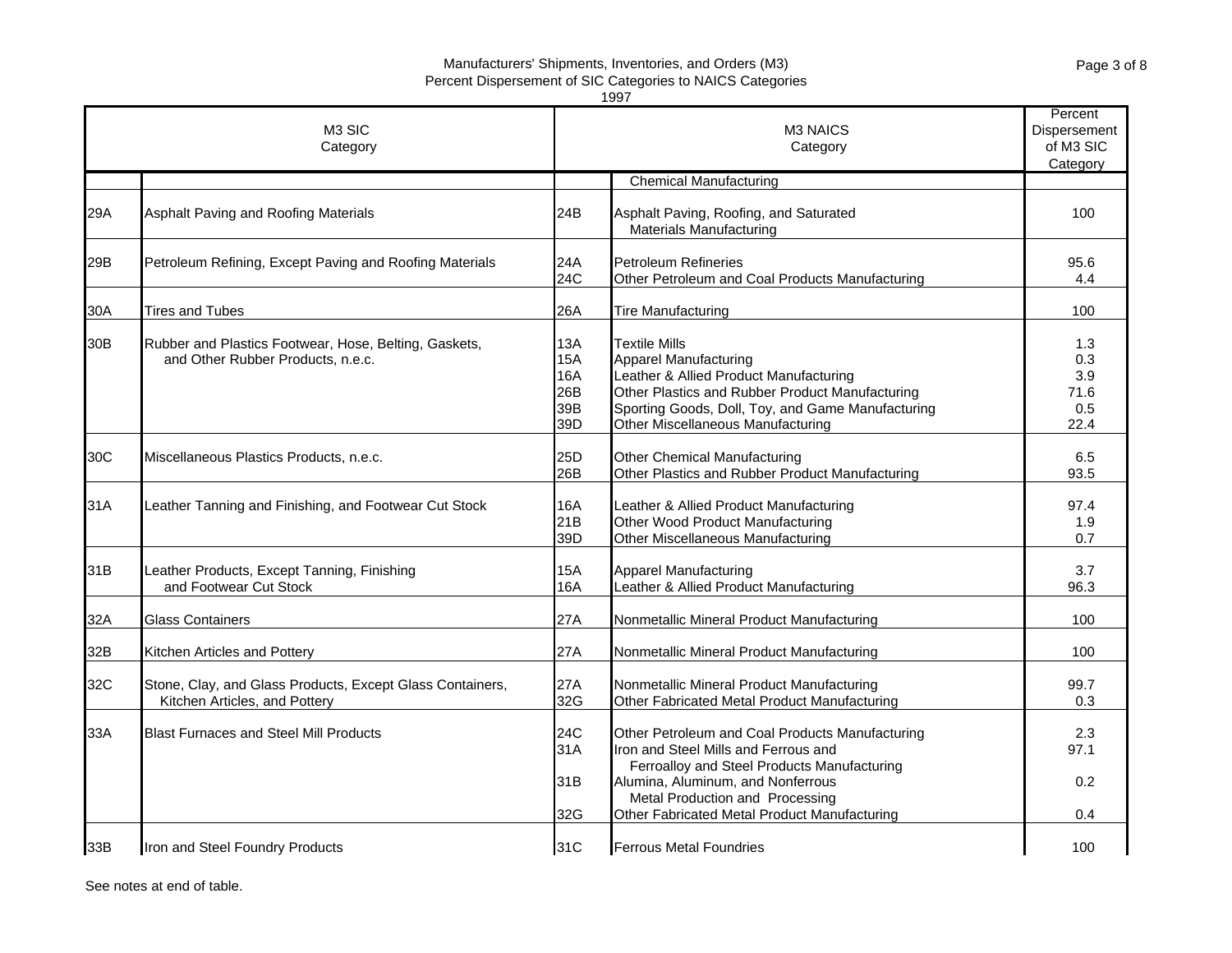| 1997  |                                                             |       |                                                                                     |                                                  |  |
|-------|-------------------------------------------------------------|-------|-------------------------------------------------------------------------------------|--------------------------------------------------|--|
|       | M <sub>3</sub> SIC<br>Category                              |       | <b>M3 NAICS</b><br>Category                                                         | Percent<br>Dispersement<br>of M3 SIC<br>Category |  |
| 33C   | Nonferrous Metal Products, Primary and Secondary            | 31A   | Iron and Steel Mills and Ferrous and<br>Ferroalloy and Steel Products Manufacturing | 1.3                                              |  |
|       |                                                             | 31B   | Alumina, Aluminum, and Nonferrous<br>Metal Production and Processing                | 63.6                                             |  |
|       |                                                             | 31D   | Nonferrous Metal Foundries                                                          | 12.4                                             |  |
|       |                                                             | 32G   | Other Fabricated Metal Product Manufacturing                                        | 4                                                |  |
|       |                                                             | 35E   | Other Electrical Equipment, Appliance, and<br><b>Component Manufacturing</b>        | 18.6                                             |  |
| 34A   | Metal Cans and Shipping Containers                          | 32C   | Boiler, Tank, and Shipping Container Manufacturing                                  | 100                                              |  |
| 34B   | <b>Cutlery and Handtools</b>                                | 32B   | Cutlery and Handtool Manufacturing                                                  | 100                                              |  |
| 34C   | <b>Building Materials and Wire Products</b>                 | 32A   | Forging and Stamping                                                                | 3.6                                              |  |
|       |                                                             | 32C   | Boiler, Tank, and Shipping Container Manufacturing                                  | 9.6                                              |  |
|       |                                                             | 32D   | Metal Valve Manufacturing                                                           | 4                                                |  |
|       |                                                             | 32G   | Other Fabricated Metal Product Manufacturing                                        | 79                                               |  |
|       |                                                             | 33H   | Ventilation, Heating, Air-Conditioning, and                                         | 3.7                                              |  |
|       |                                                             |       | Refrigeration Equipment Manufacturing                                               |                                                  |  |
| 34D/E | Ordnance and Accessories                                    | 32E/F | Small Arms and Ordnance Manufacturing                                               | 100                                              |  |
| 34F   | Miscellaneous Fabricated Metal Products, Except Containers, | 22C   | Other Paper Manufacturing                                                           | 1.4                                              |  |
|       | Cutlery, Building Materials, Ordnance and Ammunition        | 32A   | Forging and Stamping                                                                | 18.8                                             |  |
|       |                                                             | 32B   | Cutlery and Handtool Manufacturing                                                  | 1.4                                              |  |
|       |                                                             | 32C   | Boiler, Tank, and Shipping Container Manufacturing                                  | 0.3                                              |  |
|       |                                                             | 32D   | Metal Valve Manufacturing                                                           | 16.1                                             |  |
|       |                                                             | 32G   | Other Fabricated Metal Product Manufacturing                                        | 40.6                                             |  |
|       |                                                             | 36E   | Motor Vehicle Parts Manufacturing                                                   | 21.2                                             |  |
|       |                                                             | 37B   | Office Furniture and Institutional Furniture Manufacturing                          | 0.1                                              |  |
| 35A   | Steam Engines and Turbines (Including Nuclear)              | 33J   | Turbine and Generator Manufacturing                                                 | 100                                              |  |
| 35B   | Internal Combustion Engines Including Diesel,               | 33K   | Other Power Transmission Equipment Manufacturing                                    | 99.7                                             |  |
|       | <b>Except Automotive and Aircraft</b>                       | 36E   | Motor Vehicle Parts Manufacturing                                                   | 0.3                                              |  |
| 35C   | Farm and Garden Machinery                                   | 32B   | Cutlery and Handtool Manufacturing                                                  | 0.3                                              |  |
|       |                                                             | 32G   | Other Fabricated Metal Product Manufacturing                                        | 0.5                                              |  |
|       |                                                             | 33A   | Farm Machinery and Equipment Manufacturing                                          | 68                                               |  |
|       |                                                             | 33B   | Lawn and Garden Tractors and Equipment Manufacturing                                | 31                                               |  |
|       |                                                             | 33M   | Material Handling Equipment Manufacturing                                           | 0.2                                              |  |

See notes at end of table.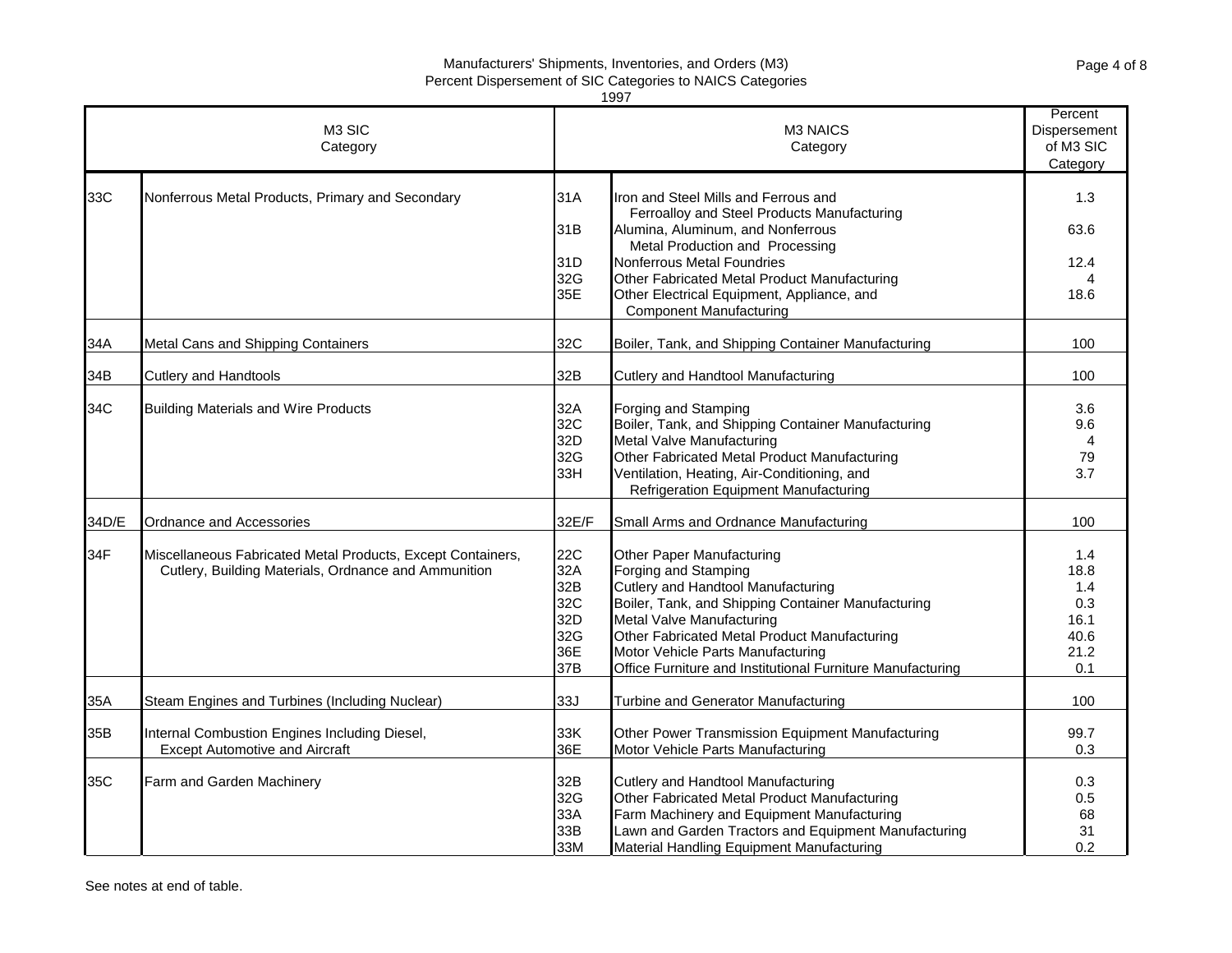| 1997       |                                                       |                                        |                                                                                                                                                                                                                                                                                                      |                                                  |  |
|------------|-------------------------------------------------------|----------------------------------------|------------------------------------------------------------------------------------------------------------------------------------------------------------------------------------------------------------------------------------------------------------------------------------------------------|--------------------------------------------------|--|
|            | M <sub>3</sub> SIC<br>Category                        |                                        | M <sub>3</sub> NAICS<br>Category                                                                                                                                                                                                                                                                     | Percent<br>Dispersement<br>of M3 SIC<br>Category |  |
| 35D        | Construction, Mining, and Material Handling Equipment | 33C<br>33D<br>33M<br>36K               | <b>Construction Machinery Manufacturing</b><br>Mining, Oil, and Gas Field Machinery Manufacturing<br>Material Handling Equipment Manufacturing<br><b>Railroad Rolling Stock</b>                                                                                                                      | 45.4<br>18.7<br>35.5<br>0.4                      |  |
| 35E        | <b>Metalworking Machinery</b>                         | 32B<br>32G<br>331<br>33N               | Cutlery and Handtool Manufacturing<br>Other Fabricated Metal Product Manufacturing<br>Metalworking Machinery Manufacturing<br>All Other Machinery Manufacturing                                                                                                                                      | 2<br>1.6<br>76.1<br>20.3                         |  |
| 35F        | Special Industrial Machinery                          | 33E<br>33F                             | Industrial Machinery Manufacturing<br>Vending, Laundry, and Other Machinery Manufacturing                                                                                                                                                                                                            | 98<br>2                                          |  |
| 35G        | General Industrial Machinery                          | 32G<br>33H<br>33K<br>33L<br>33N        | Other Fabricated Metal Product Manufacturing<br>Ventilation, Heating, Air-Conditioning, and<br>Refrigeration Equipment Manufacturing<br>Other Power Transmission Equipment Manufacturing<br>Pump and Compressor Manufacturing<br>All Other Machinery Manufacturing                                   | 13.8<br>9.2<br>12.9<br>28.1<br>36.1              |  |
| 35H        | Computer and Office Equipment                         | 33G<br>34A<br>34B<br>34C<br>34K<br>39C | Photographic Equipment Manufacturing<br><b>Electronic Computer Manufacturing</b><br>Computer Storage Device Manufacturing<br>Other Computer Peripheral Equipment Manufacturing<br>Electromedical, Measuring, and<br>Control Instrument Manufacturing<br>Office Supplies (Except Paper) Manufacturing | 2.8<br>59<br>12.4<br>25.4<br>0.2<br>0.2          |  |
| <b>351</b> | Refrigeration, Heating and Service Industry Machinery | 33F<br>33H<br>33L<br>36E               | Vending, Laundry, and Other Machinery Manufacturing<br>Ventilation, Heating, Air-Conditioning, and<br><b>Refrigeration Equipment Manufacturing</b><br>Pump and Compressor Manufacturing<br>Motor Vehicle Parts Manufacturing                                                                         | 24.2<br>60.5<br>3.3<br>11.9                      |  |
| 35J        | Industrial Machinery, n.e.c.                          | 32G<br>33F<br>33N<br>36E               | Other Fabricated Metal Product Manufacturing<br>Vending, Laundry, and Other Machinery Manufacturing<br>All Other Machinery Manufacturing<br>Motor Vehicle Parts Manufacturing                                                                                                                        | 71.5<br>0.4<br>20.9<br>7.1                       |  |
| 36A        | Electrical Transmission and Distribution Equipment    | 35C                                    | <b>Electrical Equipment Manufacturing</b>                                                                                                                                                                                                                                                            | 100                                              |  |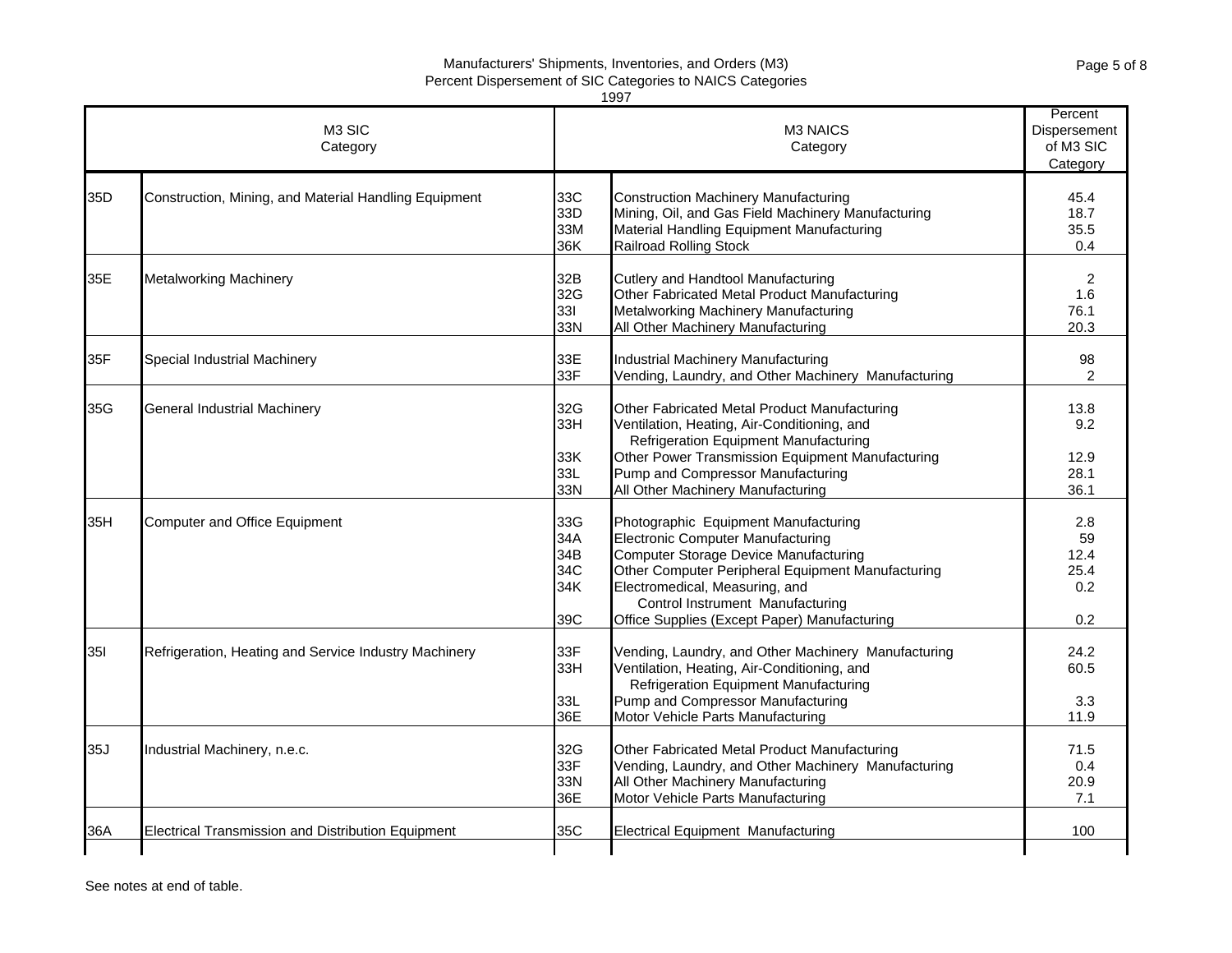|                                | 1997<br>Percent                                 |                                                                                                |                                                                                                                                                                                                                                                                                                                                                                                                                                                                                                                                                                                                      |                                                                                      |  |  |  |
|--------------------------------|-------------------------------------------------|------------------------------------------------------------------------------------------------|------------------------------------------------------------------------------------------------------------------------------------------------------------------------------------------------------------------------------------------------------------------------------------------------------------------------------------------------------------------------------------------------------------------------------------------------------------------------------------------------------------------------------------------------------------------------------------------------------|--------------------------------------------------------------------------------------|--|--|--|
| M <sub>3</sub> SIC<br>Category |                                                 |                                                                                                | M3 NAICS<br>Category                                                                                                                                                                                                                                                                                                                                                                                                                                                                                                                                                                                 |                                                                                      |  |  |  |
| 36B                            | <b>Electrical Industrial Apparatus</b>          | 35C<br>35E                                                                                     | <b>Electrical Equipment Manufacturing</b><br>Other Electrical Equipment, Appliance, and<br><b>Component Manufacturing</b>                                                                                                                                                                                                                                                                                                                                                                                                                                                                            | 82.2<br>17.8                                                                         |  |  |  |
| 36C                            | <b>Houshold Appliances</b>                      | 33E<br>33H<br>35B                                                                              | Industrial Machinery Manufacturing<br>Ventilation, Heating, Air-Conditioning, and<br><b>Refrigeration Equipment Manufacturing</b><br>Household Appliance Manufacturing                                                                                                                                                                                                                                                                                                                                                                                                                               | 0.1<br>1.6<br>98.4                                                                   |  |  |  |
| 36D                            | <b>Electric Lighting and Wiring Equipment</b>   | 35A<br>35E<br>36E                                                                              | Electric Lighting Equipment Manufacturing<br>Other Electrical Equipment, Appliance, and<br><b>Component Manufacturing</b><br>Motor Vehicle Parts Manufacturing                                                                                                                                                                                                                                                                                                                                                                                                                                       | 48.2<br>39.3<br>12.5                                                                 |  |  |  |
| 36E                            | Household Audio and Video Equipment             | 34F<br>34L                                                                                     | Audio and Video Equipment Manufacturing<br>Manufacturing and Reproducing<br>Magnetic and Optical Media                                                                                                                                                                                                                                                                                                                                                                                                                                                                                               | 79<br>21                                                                             |  |  |  |
| 36F/G                          | <b>Communication Equipment</b>                  | 34D/E<br>34H                                                                                   | Communications Equipment Manufacturing<br>Other Electronic Component Manufacturing                                                                                                                                                                                                                                                                                                                                                                                                                                                                                                                   | 98.8<br>1.2                                                                          |  |  |  |
| 36H                            | <b>Electronic Components and Accessories</b>    | 34D/E<br>34G<br>34H<br>36E                                                                     | Communications Equipment Manufacturing<br>Semiconductor and Related Device Manufacturing<br>Other Electronic Component Manufacturing<br>Motor Vehicle Parts Manufacturing                                                                                                                                                                                                                                                                                                                                                                                                                            | 1.8<br>55.3<br>42.6<br>0.3                                                           |  |  |  |
| 361                            | Miscellaneous Electrical Equipment and Supplies | 32B<br>33E<br>33F<br>331<br>33K<br>33N<br>34I/J<br>34K<br>34L<br>35 <sub>D</sub><br>35E<br>36E | Cutlery and Handtool Manufacturing<br>Industrial Machinery Manufacturing<br>Vending, Laundry, and Other Machinery Manufacturing<br>Metalworking Machinery Manufacturing<br>Other Power Transmission Equipment Manufacturing<br>All Other Machinery Manufacturing<br>Search and Navigation Equipment Manufacturing<br>Electromedical, Measuring, and<br>Control Instrument Manufacturing<br>Manufacturing and Reproducing<br>Magnetic and Optical Media<br>Battery Manufacturing<br>Other Electrical Equipment, Appliance, and<br><b>Component Manufacturing</b><br>Motor Vehicle Parts Manufacturing | 0.6<br>0.2<br>3.5<br>0.3<br>0.1<br>0.1<br>0.3<br>0.4<br>18.1<br>25.8<br>15.8<br>34.8 |  |  |  |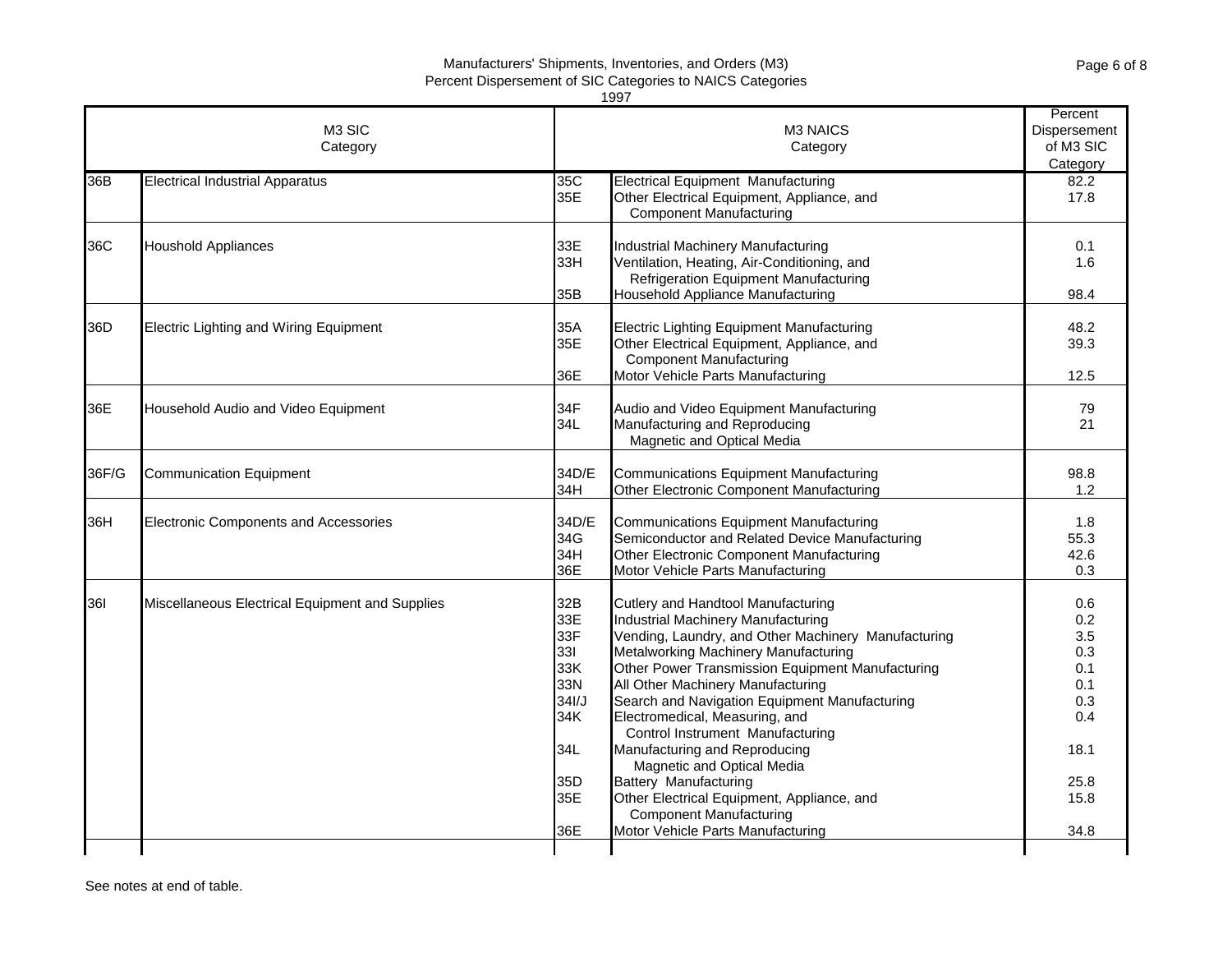|       |                                                                          |                                          | 1997                                                                                                                                                       |                                                  |
|-------|--------------------------------------------------------------------------|------------------------------------------|------------------------------------------------------------------------------------------------------------------------------------------------------------|--------------------------------------------------|
|       | M <sub>3</sub> SIC<br>Category                                           |                                          | M <sub>3</sub> NAICS<br>Category                                                                                                                           | Percent<br>Dispersement<br>of M3 SIC<br>Category |
| 37A   | Motor Vehicle Parts, Accessories and Bodies,<br><b>Except Car Bodies</b> | 36D<br>36E                               | Motor Vehicle Body and Trailer Manufacturing<br>Motor Vehicle Parts Manufacturing                                                                          | 14.7<br>85.3                                     |
| 37B   | Motore Vehicles and Car Bodies                                           | 36A<br>36B<br>36C<br>36N                 | Automobile Manufacturing<br>Light Truck and Utility Vehicle Manufacturing<br>Heavy Duty Truck Manufacturing<br>Other Transportation Equipment              | 42.8<br>49.3<br>7.5<br>0.4                       |
| 37C/D | Complete Aircraft, Missiles, and Space Vehicles                          | 36F/G<br>36J                             | Aircraft Manufacturing<br>Missile, Space Vehicle, and Parts Manufacturing                                                                                  | 79.8<br>20.2                                     |
| 37E/F | Aircraft, Missiles, and Space Vehicle Engines and Parts                  | 36F/G<br>36H/I<br>36J                    | <b>Aircraft Manufacturing</b><br>Aircraft Engine and Parts Manufacturing<br>Missile, Space Vehicle, and Parts Manufacturing                                | 2.5<br>88.5<br>9                                 |
| 37G/H | Ships and Tank Components                                                | 36L/M<br>36N                             | Ship and Boat Building<br>Other Transportation Equipment                                                                                                   | 91.4<br>8.6                                      |
| 371   | Railroad Equipment                                                       | 36K                                      | <b>Railroad Rolling Stock</b>                                                                                                                              | 100                                              |
| 37J   | Boats, Motorcycles, Bicycles, Travel Trailers, and Campers               | 32B<br>36D<br>36L/M<br>36N<br><b>OUT</b> | Cutlery and Handtool Manufacturing<br>Motor Vehicle Body and Trailer Manufacturing<br>Ship and Boat Building<br>Other Transportation Equipment             | 0.1<br>25.3<br>30.8<br>43.5<br>0.3               |
| 38A/B | Search and Navigation Equipment                                          | 34I/J                                    | Search and Navigation Equipment Manufacturing                                                                                                              | 100                                              |
| 38C   | Measuring and Controlling Devices                                        | 33G<br>34K<br>39A                        | Photographic Equipment Manufacturing<br>Electromedical, Measuring, and<br>Control Instrument Manufacturing<br>Medical Equipment and Supplies Manufacturing | 6.9<br>86.2<br>6.9                               |
| 38D   | Medical Instruments and Supplies                                         | 22C<br>34K<br>39A                        | Other Paper Manufacturing<br>Electromedical, Measuring, and<br>Control Instrument Manufacturing<br>Medical Equipment and Supplies Manufacturing            | 2.2<br>29.6<br>68.2                              |
| 38E   | Ophthalmic Goods, Watches, and Clocks                                    | 34K                                      | Electromedical, Measuring, and<br>Control Instrument Manufacturing                                                                                         | 16.6                                             |
|       |                                                                          | 39A                                      | Medical Equipment and Supplies Manufacturing                                                                                                               | 83.4                                             |